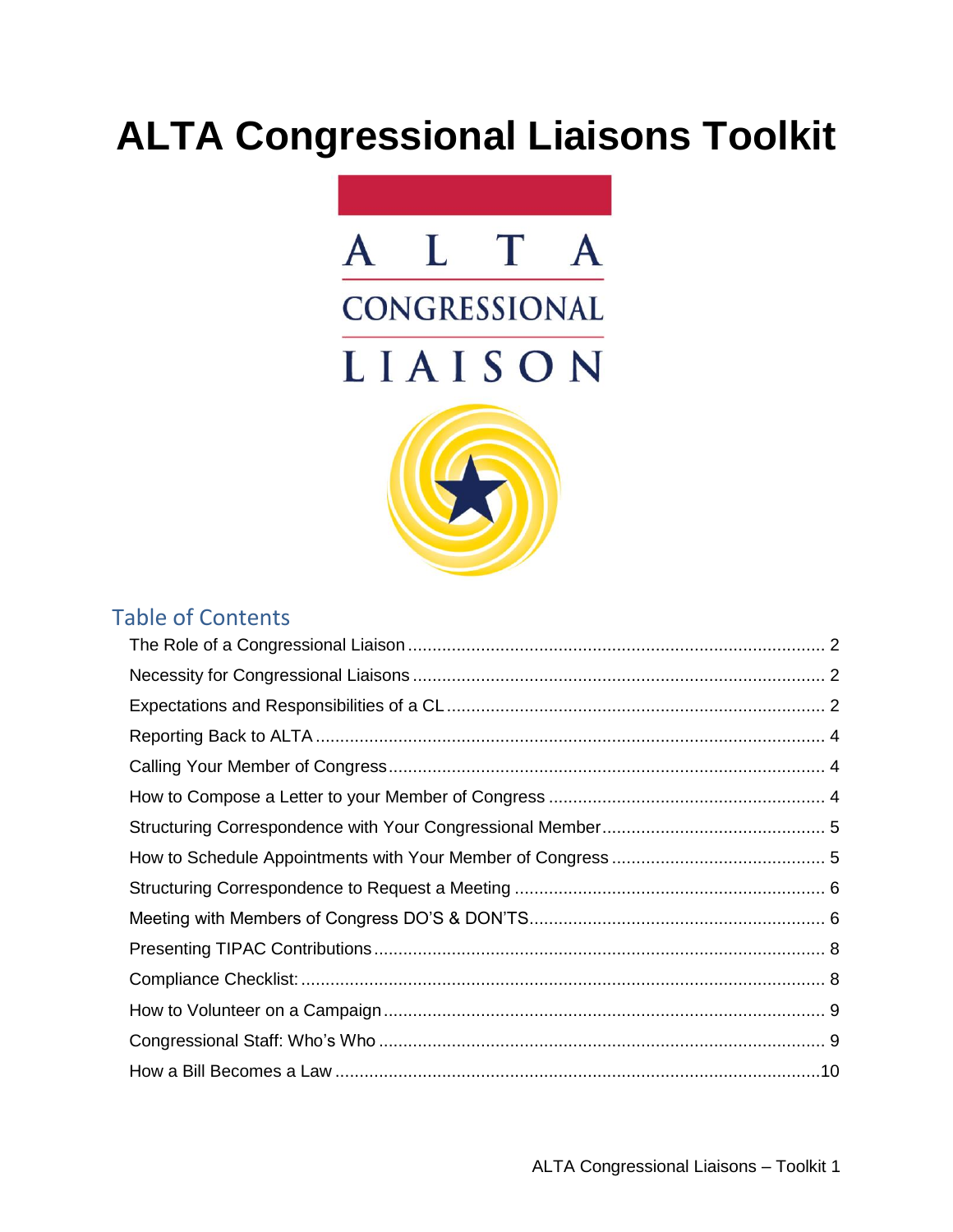## <span id="page-1-0"></span>The Role of a Congressional Liaison

#### *Congressional Liaisons are industry professionals committed to offering helpful information about the land title and real estate industry to Members of Congress*.

Congressional Liaisons (CLs) are an integral part of ALTA's advocacy efforts in Washington DC and as title insurance experts, play a vital role in educating legislators about issues related to our industry.

When you volunteer to serve as a Congressional Liaison, you become the primary point of contact for your designated Member of Congress and assume the responsibly of relaying the views of the title industry through frequent communication with the elected official and their staff.

# <span id="page-1-1"></span>Necessity for Congressional Liaisons

Many people, including our elected officials, do not know much about the title insurance industry. ALTA lobbyists spend lots of time meeting with Members of Congress, and while they can relay important information, they can never match the impact of you telling your personal story about your business and customers. Stories are memorable and move people. When delivered by constituents who live and vote in their district, the effect is even greater. As a Congressional Liaison your efforts will help advance the interests of our industry.

Grassroots communications put a human face on the issues that affect the title industry and help Members of Congress understand the choices they make impact the lives of their constituents back home. The facts, ideas and industry information you share with lawmakers will help them make more informed decisions, so they can better legislate. Congressional Liaisons' efforts have already contributed to many legislative victories.

## <span id="page-1-2"></span>Expectations and Responsibilities of a CL

**Stay Informed** - Your knowledge of the issues is vital to your ability to present information to Members of Congress. You can do this by keeping up with *News You Can Use* and *Title News*. Your ALTA Congressional Liaison contact will also send you information about active legislation.

**Be a Member of TAN** - The Title Action Network (TAN) is an easy way to advocate on behalf of title insurance industry. Our voice is stronger when we speak collectively, and TAN helps us do that. Joining TAN is free and takes about 2 minutes. Once registered, you will receive alerts when there is legislation that affects you, your business, or your customers. To act, simply click a button to review and edit a pre-drafted message to your legislators. It takes about 20 seconds and couldn't be easier.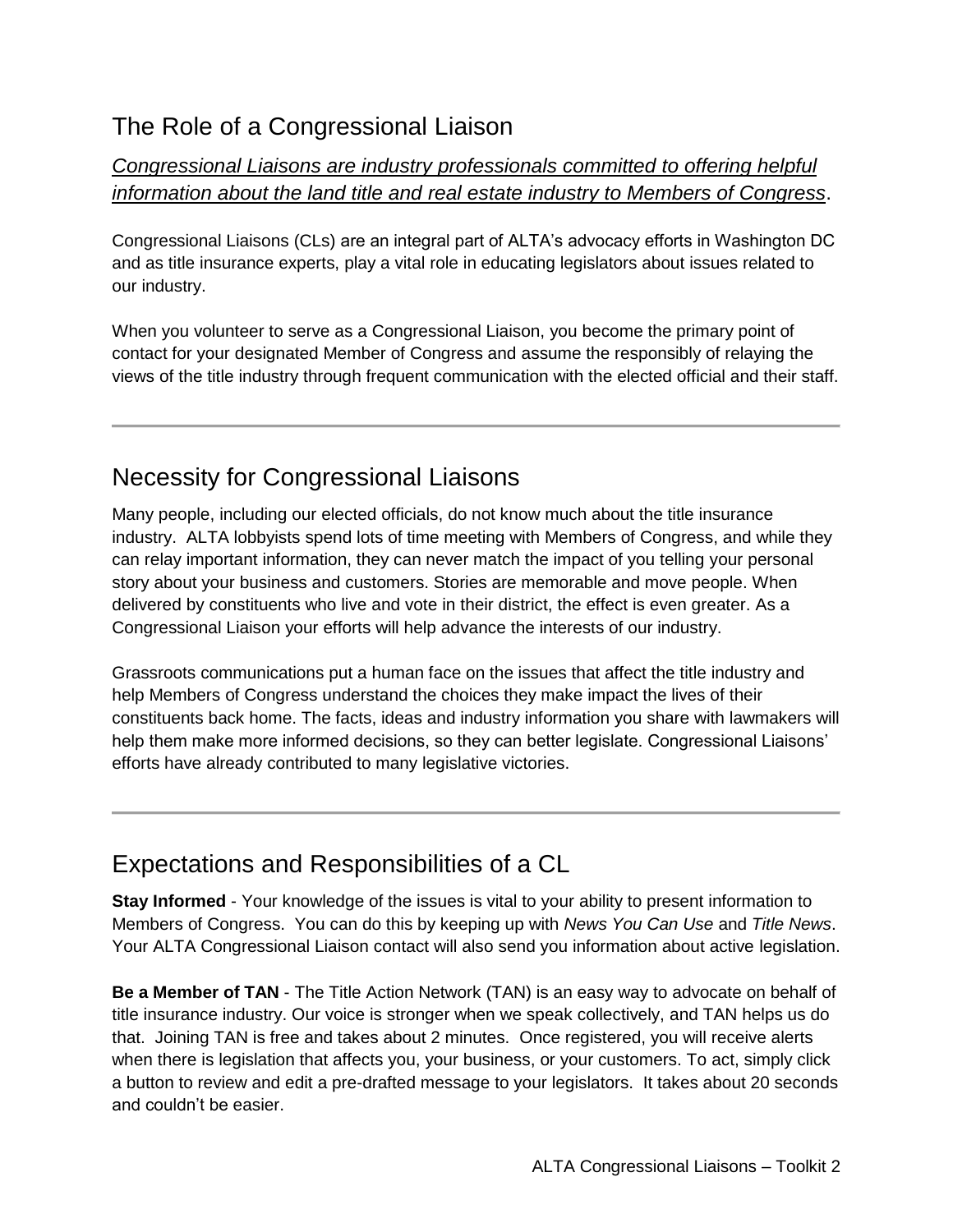**Contact Your Member of Congress 2-4 Times a Year** - As a Congressional Liaison you should connect with your target legislator's office at least 2-4 times per year. Members of Congress and their staff can be approached a variety of ways, but personal meetings are the most effective form of communication. Keep your elected officials abreast of any developments and enquire about bills you may have discussed.

If you can speak with your Member directly, great. If not, it's no big deal. The communication doesn't always have to be with the actual Member. Congressional staff are a great resource. Good advocacy is all about CONNECTIONS and COMMUNICATION. Once you have made a connection with an elected official, it is time to start regular communication. Here are some ways to get started:

- When you get a TAN alert, use the message text to print a letter and hand-deliver it or mail it to your legislator's district office.
- When you get a TAN alert, use the message text as talking points, and call your Member of Congress' office.
- Act when ALTA staff ask you to reach out to your legislator about a specific issue.
- Schedule a visit to the district office of your Member of Congress. This meeting can be an introduction, a legislative request, or simply to provide information about what title insurance does. If you meet with staff, arrange to speak with the district director or the person responsible for insurance, banking or real estate. Get to know key staff. It is just as important to develop relationships with Congressional staff as the Member themselves. They are a Member's closest advisors in the Capitol.
- Attend Advocacy Summit and meet with your Member of Congress.
- Invite your Member of Congress to visit your office and meet your staff or to participate in meetings you hold for first-time homeowners.
- Involve your Member of Congress in your state LTA activities. Invite them to speak at your convention or attend meetings.
- Volunteer to help with campaign activities: volunteering in the office, attending events, hosting a fundraiser, or even opening your office for an afternoon or evening of use.
- Consider making a personal contribution to a campaign or invite other title professionals to a fundraising event hosted at your home.
- TIPAC is the title industry's Political Action Committee.
- Continue to build your relationship by taking advantage of any occasions when you run into the Members of Congress or their staff.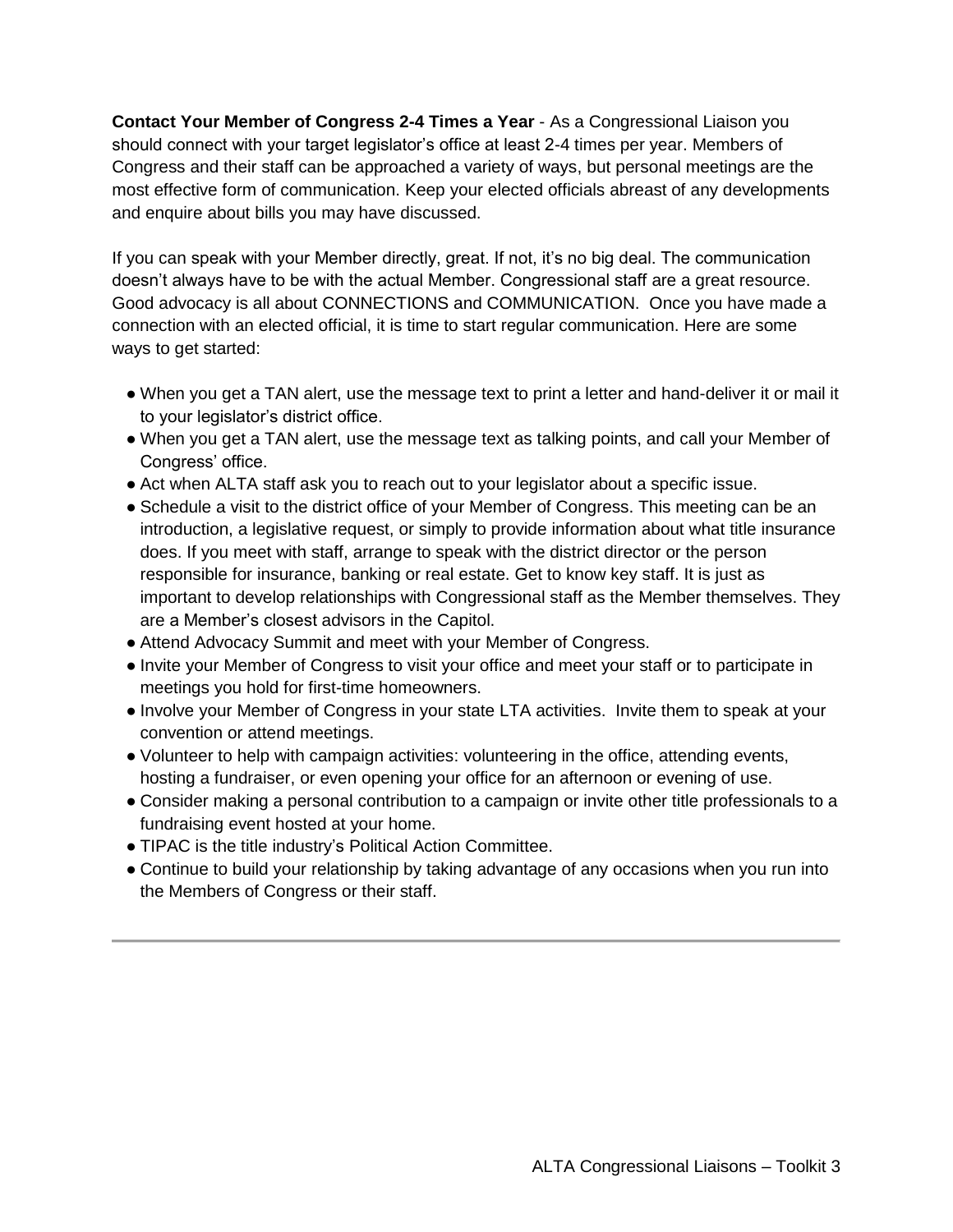# <span id="page-3-0"></span>Reporting Back to ALTA

Information you gather talking to Members of Congress is very valuable to ALTA Lobbyists. Knowing about your interactions enables us to better plan and coordinate our own activities. The fastest and easiest way of keeping ALTA staff in the loop is to complete a brief survey each time you interact with your Member of Congress. Take the survey at: [www.surveymonkey.com/r/ALTACLActionReport.](http://www.surveymonkey.com/r/ALTACLActionReport) The survey will take no more than 2-3 minutes to complete.

# <span id="page-3-1"></span>Calling Your Member of Congress

Calling the office of your Member is great way to communicate your concerns. Office staff track the number of phone calls and letters that the Member's office receives on various topics. Therefore, the more, the better! Every Member's office information can be found online (www.usa.gov/elected-officials) or by calling the Congressional switchboard: 202-225-3121 (House of Representatives); 202-224-3121 (Senate)

- Ask to speak with the aide who handles matters of real estate, insurance, or finance.
- Mention that you live in the district and provide your name and company name.
- Briefly describe your experience with title insurance to establish further credibility before explaining your concern or request.
- Always be certain to ask for the Member's position
- Report back to ALTA by filling out an Action Report on ALTA.org [IMBEDDED ADDRESS].
- Remember that you can also reach out to the Member's district.

#### <span id="page-3-2"></span>How to Compose a Letter to your Member of Congress

- Get to the point Your purpose for writing should be stated in the first sentence of the letter. If the letter pertains to a specific piece of legislation, include the bill name and number.
- Layout your case Explain how legislation would affect you, your employees/coworkers, your industry or your customers.
- Be concise and courteous Keep your letter to 1 page and only bring up one issue. Make your case but be polite.
- Ask for a response Include in your letter that you would appreciate a reply containing the position of the Member of Congress on the issue. As a constituent, you have a right to this information.
- Say Thank You In addition to making requests, make time to send thank you messages if your Member of Congress supports you or votes as you requested.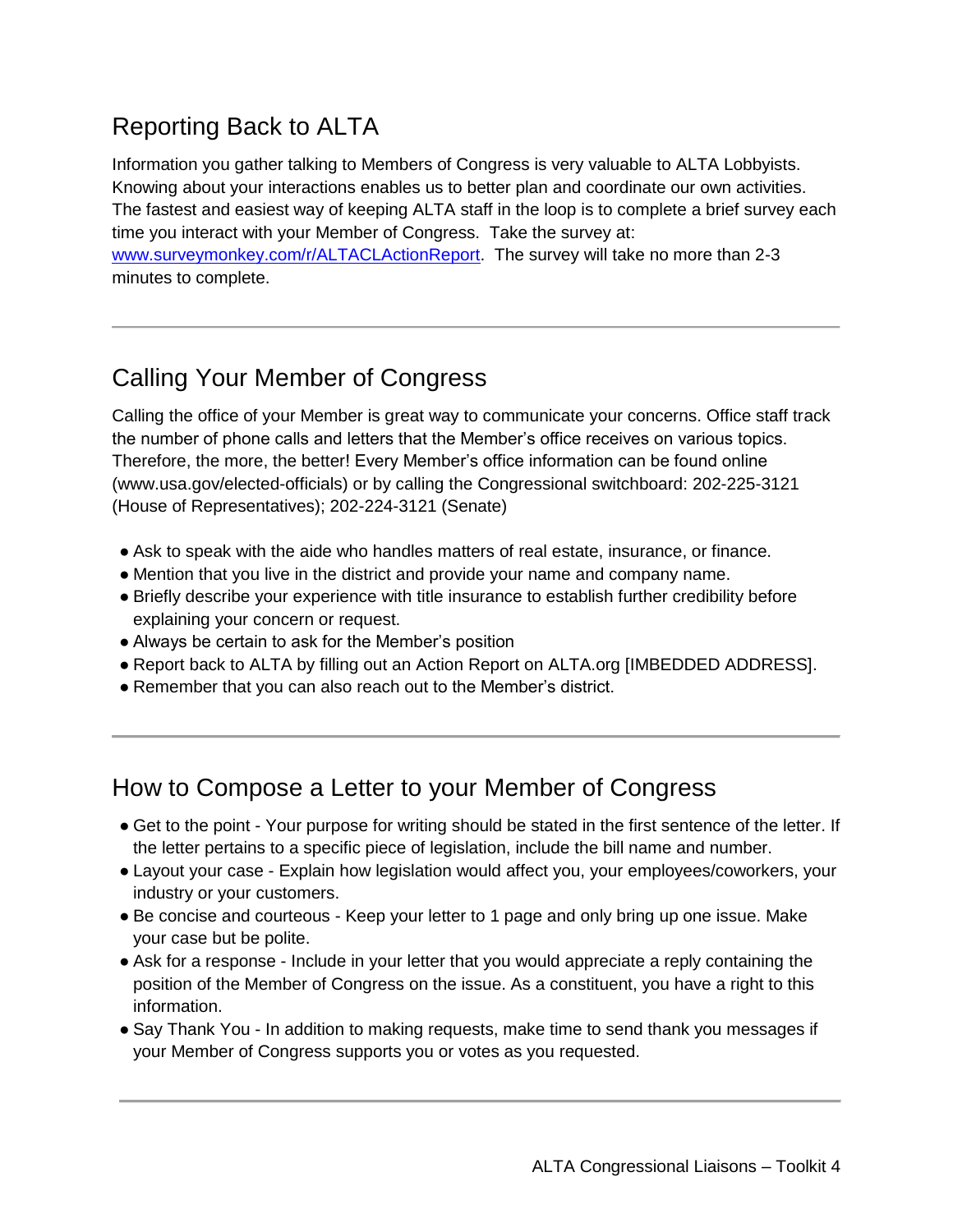### <span id="page-4-0"></span>Structuring Correspondence with Your Congressional Member

(DATE)

The Honorable (NAME) United States Senate or U.S. House of Representatives (STREET) (CITY, STATE, ZIP)

Dear Senator or Representative (NAME),

As you know, I am a constituent and a title insurance professional. I am writing today because I am gravely concerned on recent developments regarding [INSERT ISSUE] and how this may adversely affect our district and the title insurance industry.

[INSERT INFORMATION ON THE ISSUE AND YOUR PERSONAL EXPERIENCE DEALING WITH THE ISSUE, ETC.]

Please let me know your position on this issue and if I can provide you with additional information.

Thank you for your consideration of my request. I look forward to hearing from you soon. You can reach me at  $\qquad \qquad \text{or via email at} \qquad \qquad \ldots$ 

Sincerely,

[SIGN]

#### <span id="page-4-1"></span>How to Schedule Appointments with Your Member of Congress

- Send an email to the scheduler requesting a meeting.
- The request should include: The date and time of day you would like to meet with the member, or their staff if needed. Include the name of the legislation or topic you would like to discuss. Provide contact information so the scheduler can reach you.
- If you have not received a response, follow up with a phone call one week after you send the request. Ask to speak with the scheduler. Keep in mind that this person is the gatekeeper for connecting with your Member of Congress.
- A few days prior to the scheduled meeting, call the scheduler to confirm the meeting.
- Please send a thank you note after the meeting that includes any follow-up on your requests.
- Please file your Action Report at [www.surveymonkey.com/r/ALTACLActionReport](http://www.surveymonkey.com/r/ALTACLActionReport) within 10 days of your meeting.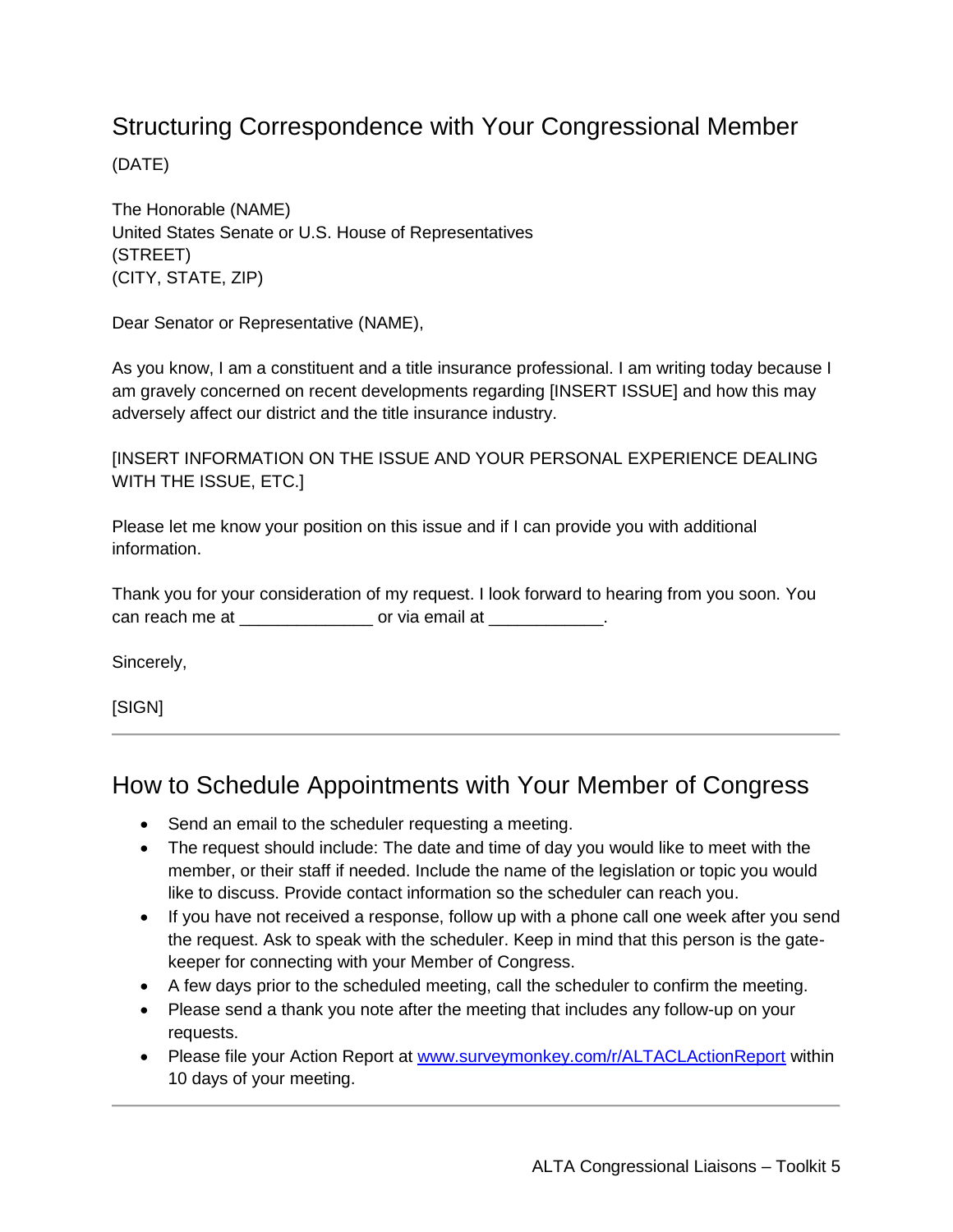## <span id="page-5-0"></span>Structuring Correspondence to Request a Meeting

(DATE)

The Honorable (NAME) United States Senate or U.S. House of Representatives (STREET) (CITY, STATE, ZIP)

Dear Senator or Representative (NAME),

As you know, I am a constituent and a title insurance professional. I am writing today because I would like to meet with you to discuss issues related to the title industry that impact [STATE].

I would like to meet with you on [INSERT DATE], in your Washington, D.C. office [District Office if applicable] while I am in the area for [INSERT REASON FOR VISIT].

As a member of the American Land Title Association (ALTA), I am interested in discussing these issues [LIST TOPICS].

I understand you have a busy schedule, so let me know if there is another day or time that works best for you. Should you not be available to meet, I would be happy to meet with your chief of staff, legislative director, and/or legislative assistant who handles Insurance, Banking or Real Estate.

Thank you for your consideration of my request. I look forward to hearing from you soon. You can reach me at \_\_\_\_\_\_\_\_\_\_\_\_\_\_\_\_\_\_\_ or via email at \_\_\_\_\_\_\_\_\_\_\_\_\_\_\_\_\_\_\_\_\_\_\_\_\_\_\_\_

Sincerely,

[SIGN]

## <span id="page-5-1"></span>Meeting with Members of Congress DO'S & DON'TS

**DO:** 

#### *Before the Meeting:*

● **Learn about your Member** - Your meeting will begin with small talk. Know where your member is from and anything else that can help break the ice. Read information on a member's congressional website and sign up to receive email updates. Offices promote what is important to the Member. When meeting with a legislator who opposes or is undecided on an issue ALTA advocates for, try to find common ground on other topics.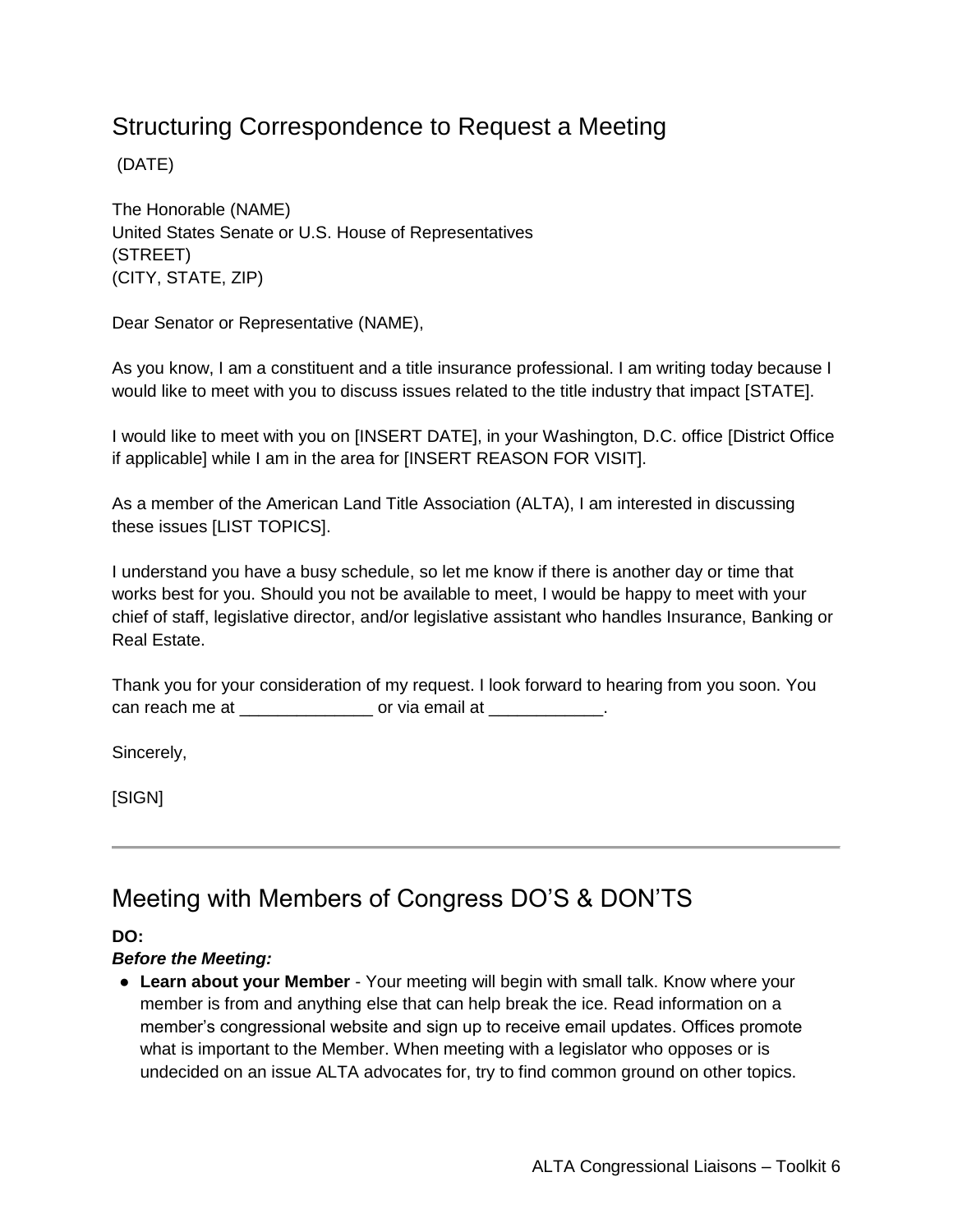- **Plan Your Meeting** You don't want to forget anything, so write talking points that include real examples or evidence in support of your position. If someone is attending the meeting with you, decide who will lead each part of the conversation and what each person will cover while making sure to cover all talking points. An effective strategy is to make sure your comments complement each other. For example, Person A makes a point and Person B provides an example.
- **Be Respectful of a Legislator's Time**. Show you value the time given to you when you meet with your Member of Congress by being on time and quickly covering the most important items you wish to discuss. It is likely you will only have 20 mins – so make the most of it.
- **Notify ALTA**. Touch base with ALTA before your meeting so we can provide pertinent background or things to know.

#### *During the Meeting:*

- **Make your issue local**. Tell a story that makes the issue relevant to the constituents of the Member of Congress. Providing real evidence and examples of how the issue relates to people in the district will add weight to your position.
- **Make the Ask**. Present your request as a need and not a favor. Why is it important the Member offer support?
- **Get an Answer**. After explaining the issue and providing your talking points, ask the member his/her position on the issue and why. If a Member opposes or is undecided on the position you advocate, try to discover why they are having difficulty coming to agreement with you. Acknowledge their opinion, as there are pros and cons to every issue. Politely relay that you have considered their position but respectfully disagree.
- **IDK is OK**. If you are asked something that you do not know, say you don't know, but are happy to follow up. Nobody knows everything.
- **Be grateful**. Before leaving the meeting, thank the Member and any participating office staff for their time and consideration of your requests.

#### *After the Meeting*

- **Stay on the radar**. Send a thank-you email to the Member and any staff you met with. Aside from being good follow-up, this has the added benefit of keeping your issue fresh on the minds of those who you met with.
- **Report back to ALTA** File an Action Report at [www.surveymonkey.com/r/ALTACLActionReport.](http://www.surveymonkey.com/r/ALTACLActionReport)

#### **DON'T**

- **Don't get off topic**. People like to talk about what they know, and most are not title insurance experts. If you get off topic, return the meeting to your talking point and maintain control of the conversation.
- **Don't be nervous**. You are an expert on issues related to the title industry. You have important and valuable information to share. Be confident and talk about the issues and how they relate to your business and customers.
- **Don't talk politics**. Don't talk about politics or bring up campaign activities or TIPAC contributions.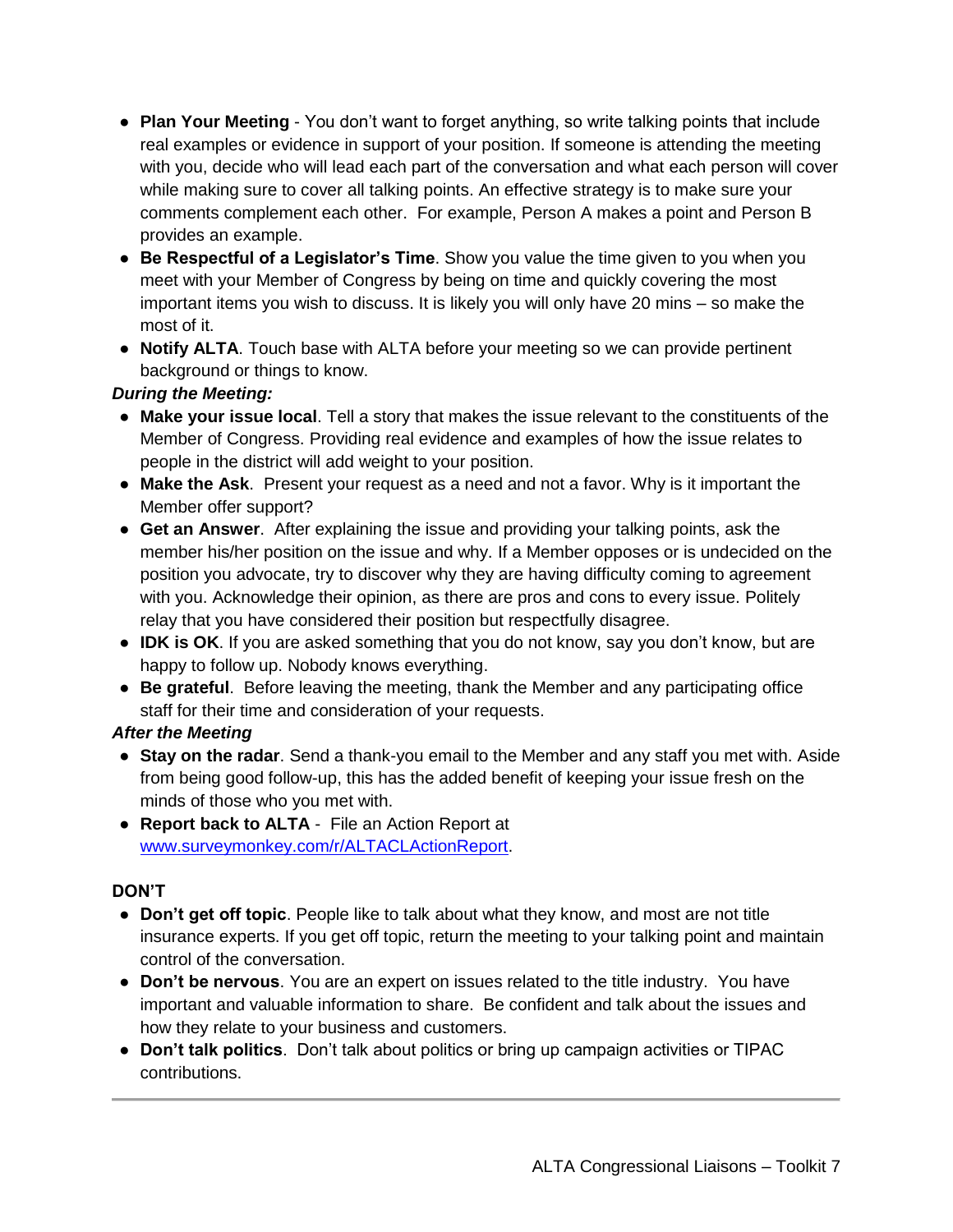# <span id="page-7-0"></span>Presenting TIPAC Contributions

Last year, the Title Insurance Political Action Committee (TIPAC) contributed a record amount of over \$500,000 to Congressional Members. When possible, we want Congressional Liaisons to deliver TIPAC checks.

It is vitally important that an ALTA Congressional Liaison adheres to rules mandated by federal law when representing TIPAC and presenting any campaign contribution.

- Have an in-person meeting or attend an event as a TIPAC representative (in some cases, the TIPAC check will be delivered separately)
- TIPAC contributions should be given at non-government locations like your office, or the campaign headquarters. NEVER deliver a check on government property.
- If you have been given a check, deliver it at the prescribed date/time only.
- Contact TIPAC if you cannot deliver the check for any reason.
- Thank the Member of Congress for his/her work and supportive actions, but do not discuss specific legislation. You must not make a legislative ask when delivering a TIPAC check.

#### <span id="page-7-1"></span>Compliance Checklist:

- ❏ Present the TIPAC check away from federal property
- ❏ DO NOT discuss pending or specific legislation
- ❏ Never present a check after the election day.
- ❏ Coordinate with Jessica McEwen
- ❏ Deliver the TIPAC check in person
- ❏ Immediately notify ALTA if the check is misplaced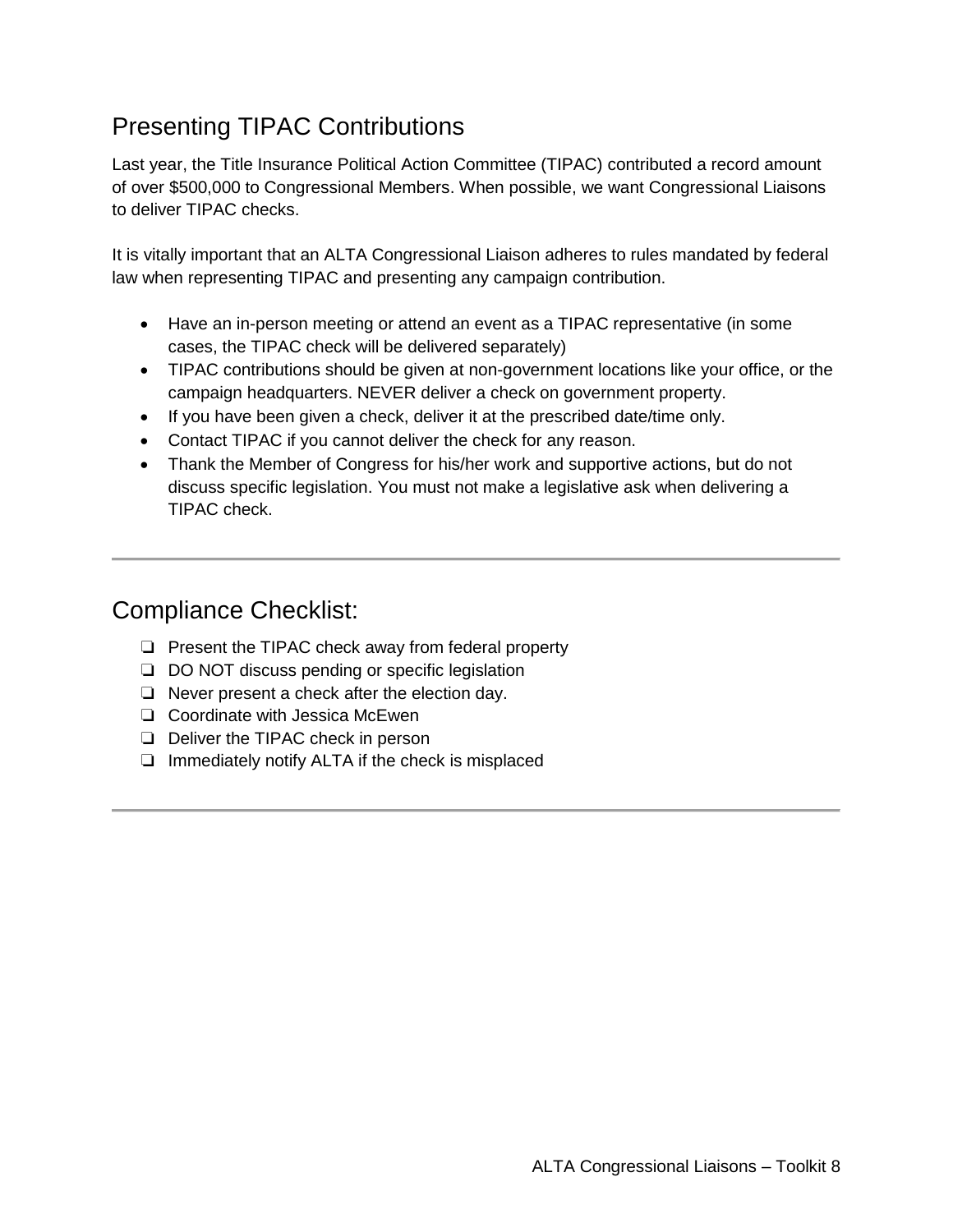# <span id="page-8-0"></span>How to Volunteer on a Campaign

Volunteering during your members reelection campaign is also a great way to develop your relationship with your Member of Congress and their staff. To get involved with your Member's campaign events:

- Call the campaign office and ask to speak with the campaign manager
- Provide your name and your company name
- Explain that you live in the district
- Express your desire to get involved with campaign activities
- Ask how you can make yourself be of any help

#### <span id="page-8-1"></span>Congressional Staff: Who's Who

#### **Capitol Hill Staff**

**Chief of Staff (CoS)**: The principal advisor to the Member, the CoS generally runs the office, manages the staff, delegates assignments.

*Press Secretary/Communications Director*: Manages the Member's media and public relations (press releases, speeches, social networking, media inquiries, etc.)

*Executive Assistant/Scheduler*: Manages the official schedule and travel. (constituent meetings, committee gatherings, receptions, press conferences, etc.)

*Legislative Director (LD)*: Manages the legislative staff and advises the member on all legislative activity.

*Legislative Assistant (LA)*: The vast range of issues that all Members must vote on are divided among LAs. Each LA generally focuses on a specific set of "portfolio" issues. If a constituent wishes to discuss an issue with the Office of their Representative, the constituent will be referred to the LA who handles the topic of inquiry.

*Legislative Correspondent (LC)*: Receives all constituent mail and issues a response that has been coordinated with the office LAs and LD.

*Staff Assistant/Receptionist*: Staff Assistants great visitors and relay general information to any constituent that calls the office. Staff Assistants are often quickly promoted, often within the same office. As they are the gatekeepers to office access, they should not be disregarded. **District Staff**

*District Director*: Manages all activities within the Members home district.

*Caseworker/Field Representative*: Constituents seeking assistance from a federal agency often contact the caseworker. The caseworker either refers the matter to the appropriate federal agency, or directly handles the issue on the constituents' behalf. The caseworker also handles the Member's meetings and events within the home district.